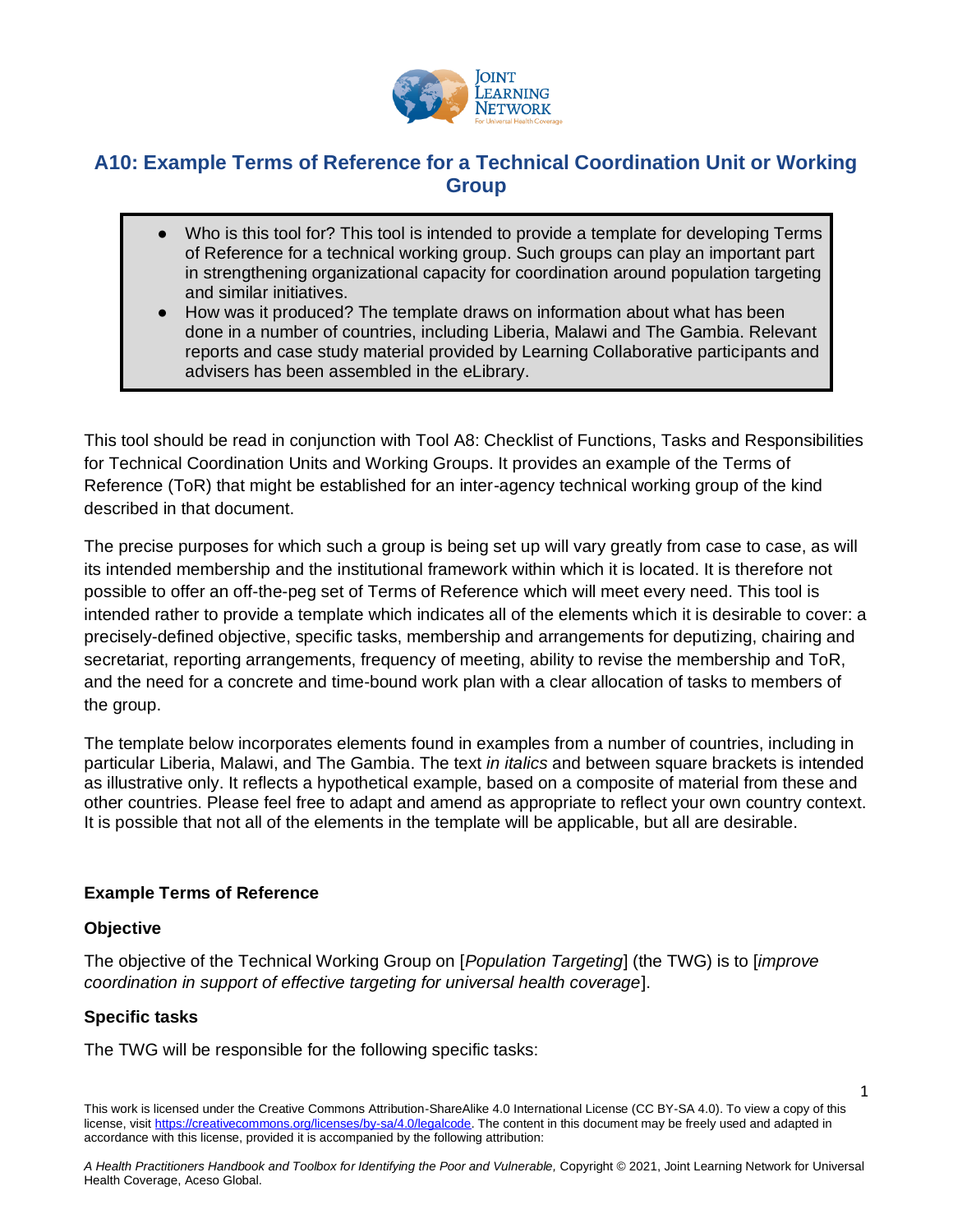

- *1. Carrying out the analysis needed to identify any obstacles to strengthening coordination among relevant government institutions, and developing solutions;*
- *2. Taking decisions on the planning and implementation of solutions, within the delegated authority of TWG members;*
- *3. Referring issues with significant revenue or policy implications to [the Steering Committee on Population Targeting], with clear recommendations on how to proceed;*
- *4. Coordinating and monitoring implementation of agreed solutions, and identifying and resolving any problems arising.*
- *5. Providing a platform for technical collaboration and information sharing, particularly with regard to issues such as targeting methodologies and data integration;*
- *6. Providing a model for collaboration across organizational boundaries, and encouraging similar behaviors among staff at all levels in the participating organizations;*
- *7. Providing a forum for discussion of ideas for improving coordination across sectors;*
- *8. Advising on the establishment of a legal framework to institutionalize coordination at both technical and policy level, and to drive national efforts for effective collaboration towards achievement of sustainable social development outcomes;*
- *9. Advocating for technical collaboration and integration across government.]*

## **Membership**

The TWG will be chaired by [*the Office of the Vice President*] and the secretariat will be provided by [*the Ministry of Social Protection*]. The membership of the Group will consist of those named below, as representatives of their respective organizations.

|    | <b>Name</b> | <b>Title</b> | Organization                                  | <b>Email</b> | <b>Phone</b> |
|----|-------------|--------------|-----------------------------------------------|--------------|--------------|
| 1. |             |              | [Office of the<br><b>Vice President</b>       |              |              |
| 2. |             |              | Office of the<br><b>Vice President</b>        |              |              |
| 3. |             |              | Ministry of<br>Social<br>Protection           |              |              |
| 4. |             |              | Ministry of<br>Social<br>Protection           |              |              |
| 5. |             |              | <b>National</b><br>Identification<br>Registry |              |              |